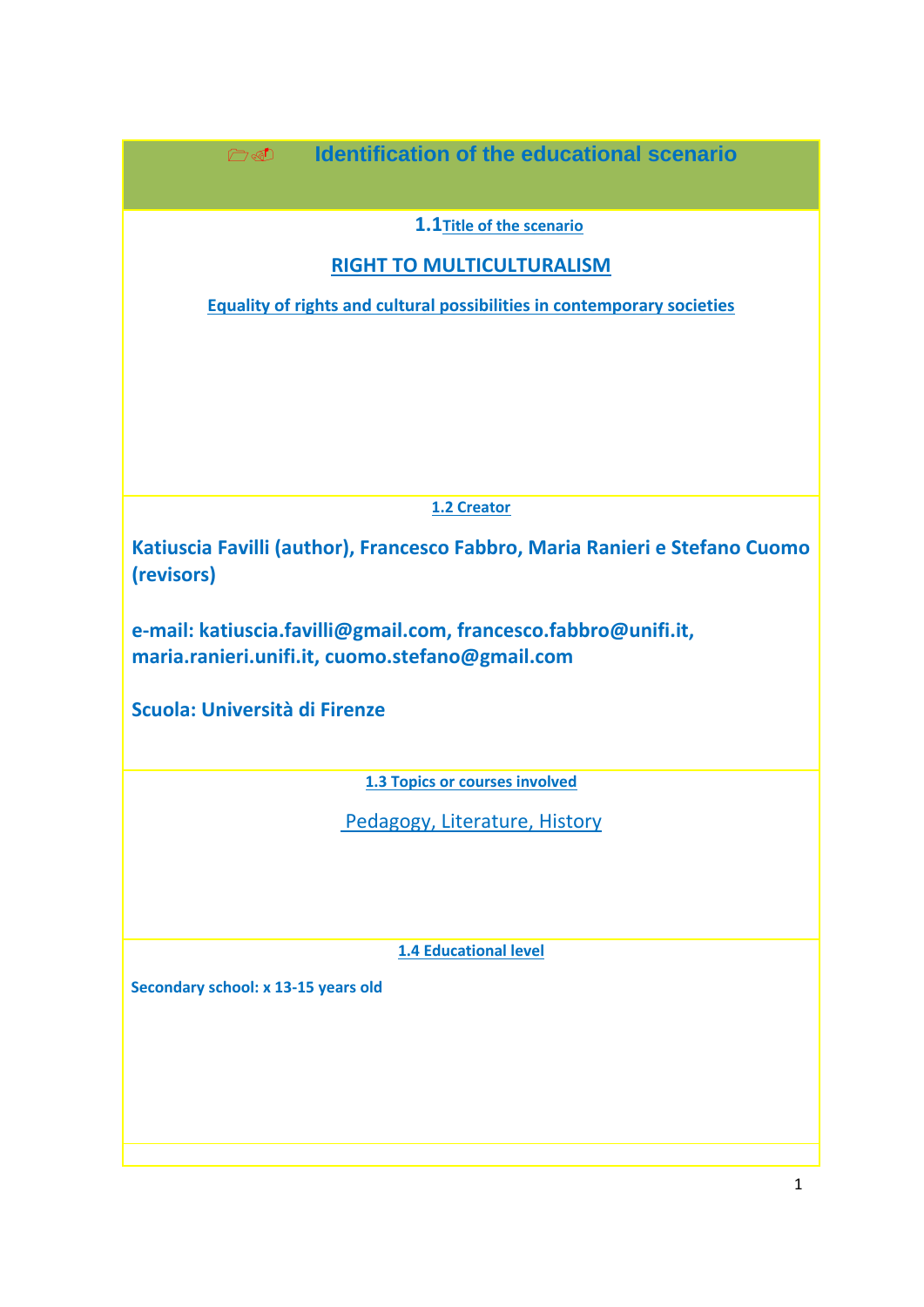#### **1.5 Learning outcomes of the scenario**

Based on the Council of Europe Framework, at the end of the course/ scenario, students are expected to have acquired the skills that will enable them to:

- **Openness to cultural otherness and to other beliefs, world views and practices**
- **Knowledge and critical understanding of language and communication**
- **Analytical and critical thinking skills**
- **Skills of listening and observing**
- **Valuing cultural diversity**

### **1.6 Time-duration**

Class time: 6 hours (3 sessions)

Outdoor preparation: 3 hours

How many hours to be used in total: 9 hours

**Development of the educational scenario**

### **2.1 General description**

## **1. Warm up**

The following questions aim to open up reflections in the students on the word *culture* and on the general sense of building a *culture* within a multicultural society

# **Questions to introduce and explore the topic**

What does equality mean?

What does diversity mean (or be different)?

Culture s. f. [from lat.cultura, der. Of colĕre «to cultivate», part. Pass. cultus; in the sign. 2, due to the influence of the ted. Kultur]. – 1.a.The set of intellectual knowledge that a person has acquired through study and experience, further processing them with a personal and profound rethinking so as to convert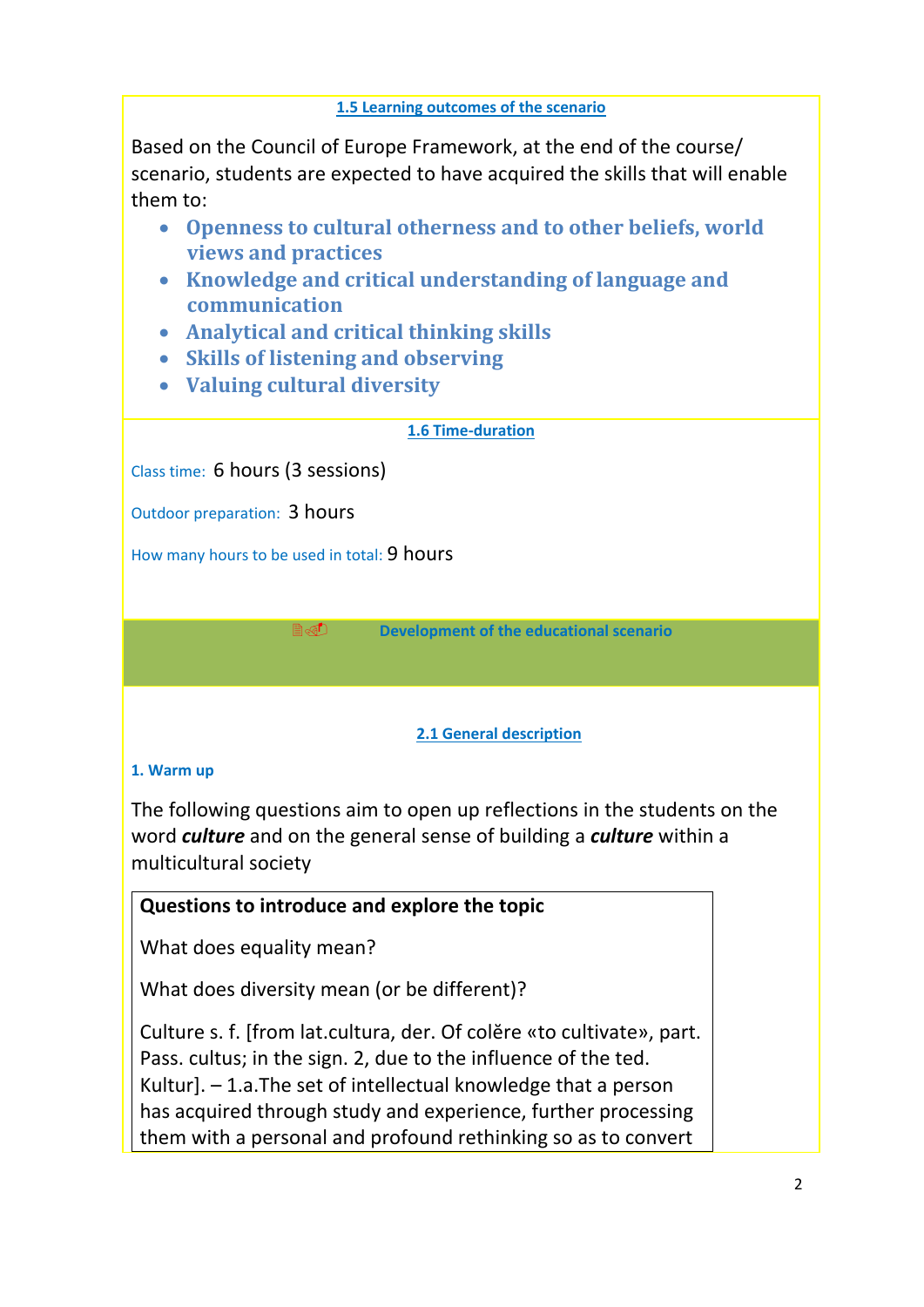the notions from simple erudition into a constitutive element of his moral personality, of his spirituality and its aesthetic taste, and, in short, in awareness of oneself and one's world. (Treccani Dictionary)

What does the word culture refer to a society, what does it include?

How do you think a culture is born in a society?

Have you ever felt part of a cultural minority?

Are civil rights related to a country's culture?

## **2. Discussion**

The facilitators share with the students the reading of Melville's third chapter of the novel *Moby Dick* (worksheet 1)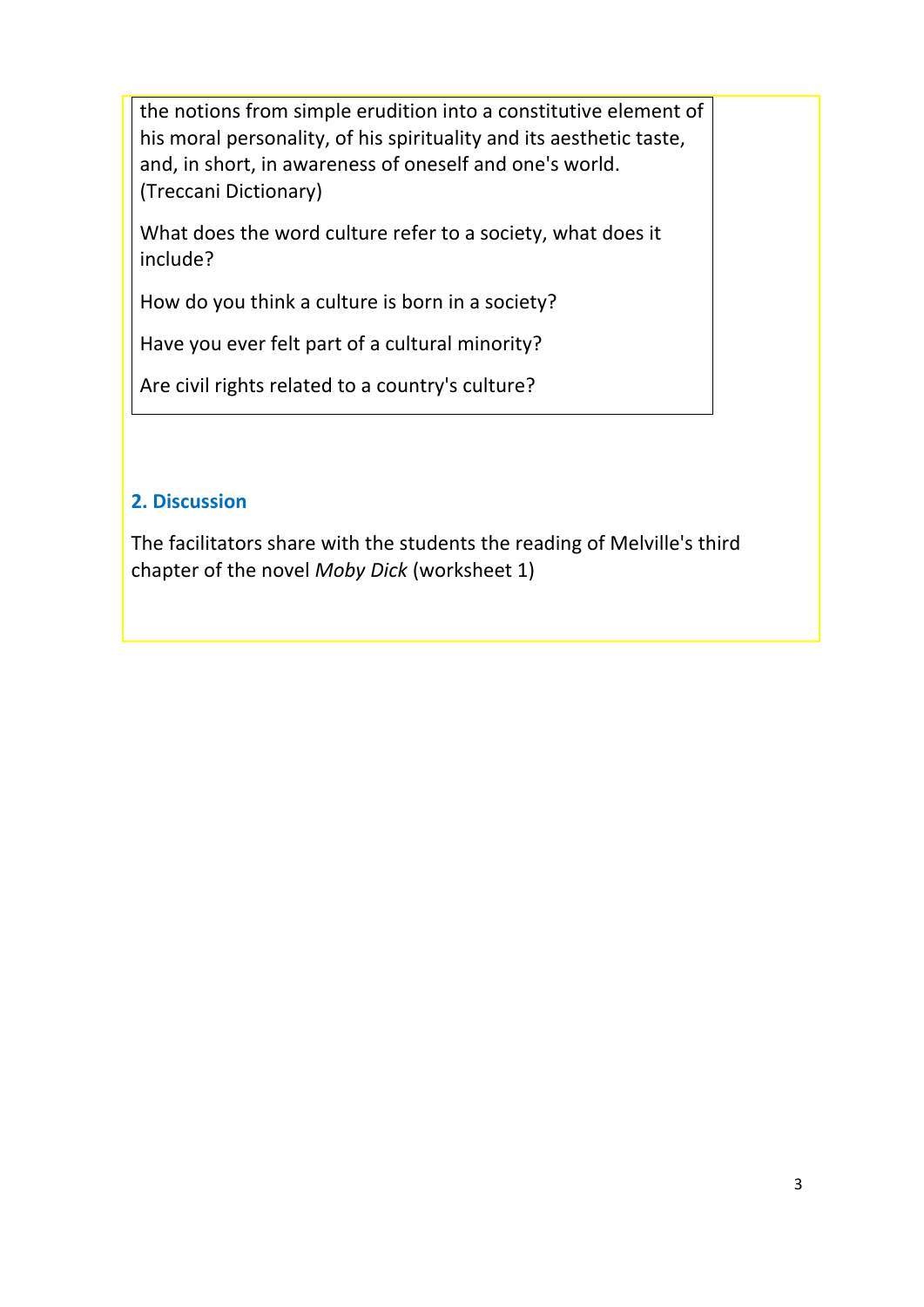### **3 Exploration of binary opposition**

**Binary opposition 1:**

**From a legal point of view, "every citizen is equal before the law" but as individuals, do we have the same needs and capabilities? Do minorities have the right / duty to be "contaminated" by the dominant culture as well as to "contaminate" it?**

## **3a.Discussion**

The facilitators propose a collective discussion through the use of questions. (worksheet 2)

Division into small groups. (worksheet 2)

Collective sharing. (worksheet 2)

### 3b. **Teather**

Before representing the meeting between Ismael and Queequeq to the students, the facilitator proposes two preparatory exercises for the staging. In the first exercise, the class group is arranged in a circle with closed eyes. The goal is to count in progressive order up to 30 without deciding any order: every single member of the group can say a number even more than once. If two people say the same number together, the count is stopped and the group starts again.

In the second exercise the class group is arranged in two rows facing each other in opposite points of space. Each member of a row will refer to the member of the row that is in front of him. The game starts with the couples who, looking each other in the eyes, begin to get closer. The goal is for all couples to get to the center of the space without laughing: every time a couple laughs they come back. The couples who remain serious wait in the center of the space, continuing to look at each other.

At the end of the second exercise, the student couples stage the meeting between Ismael and Queequeq. In this theatrical performance, students participate exclusively on a voluntary basis and the participation of the entire class group is therefore not mandatory.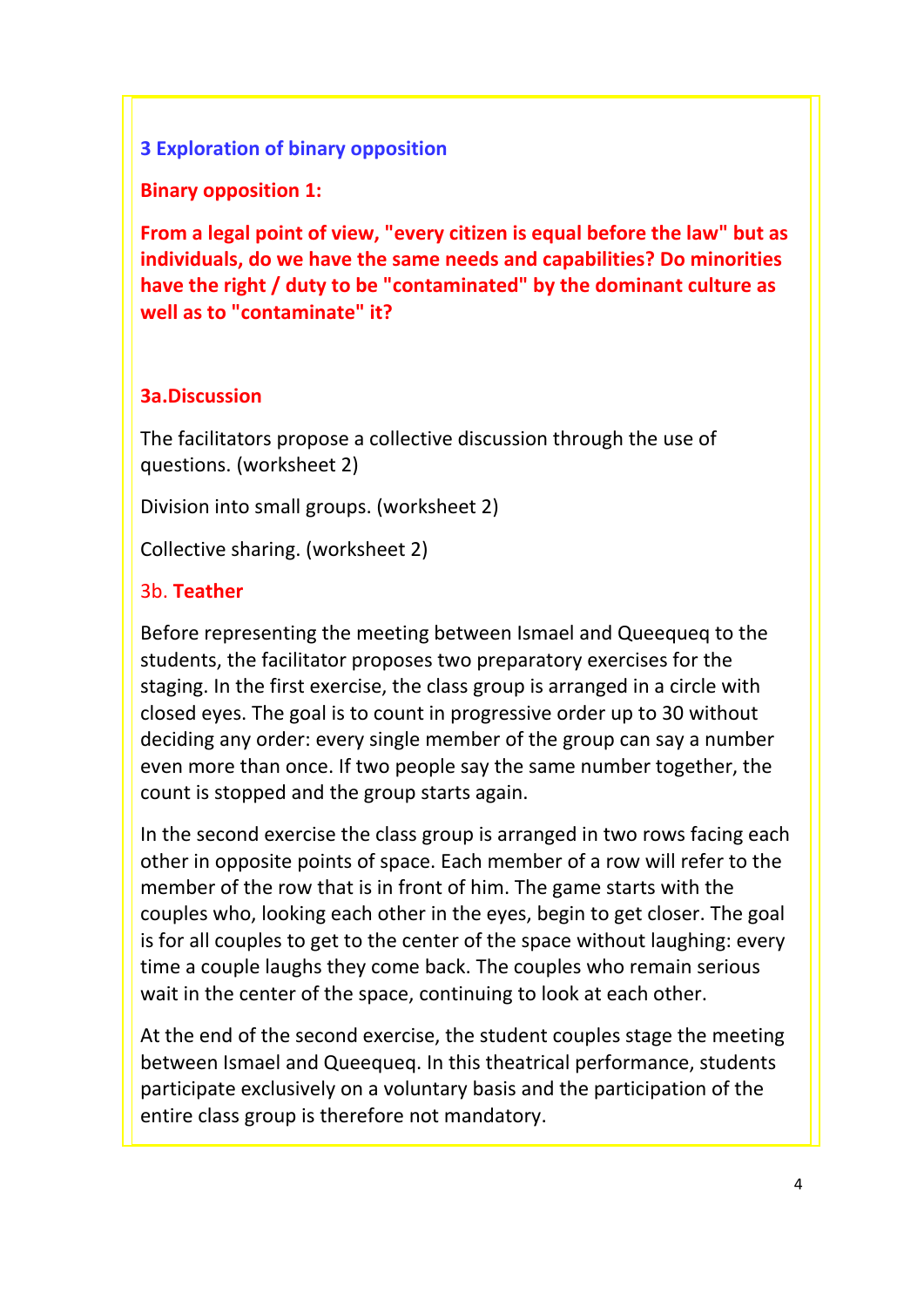The two students on stage must retrace the moment of the meeting between Ismael and Queequeq, mimicking all the actions and movements without using words: only the gestures and movements described in the passage by Melville (Worksheet 3)

In addition to this specific staging, the teacher can choose if and when along the entire learning path to offer students specific short-lasting theatrical games (Worksheet 4) to facilitate mutual knowledge and interpersonal relationships.

## **3c Debriefing**

The pupils who face this staging will need a collective moment of elaboration and sharing. (worksheet 5)

## **3d.Dialectical Discussion to explore**

The facilitators lead the discussion to bring the participants' attention to the different points of view that are expressed, always underlining in positive terms the parts of the discussion that can lead to a synthesis. (worksheet 6)

## **3e. Personalization and action plan**

Participants at the end of the activity are asked to reflect on the contents and rework them in a more personal and biographical way, as well as to speculate an action plan about the right to multiculturalism in their context (worksheet 7)

#### **2.2 Worksheets & Resources**

**Worksheet 1** Chapter 3 and 4 of *Moby Dick* by Herman Melville

**Worksheet 2**: Structure of the discussion activity with materials to be produced and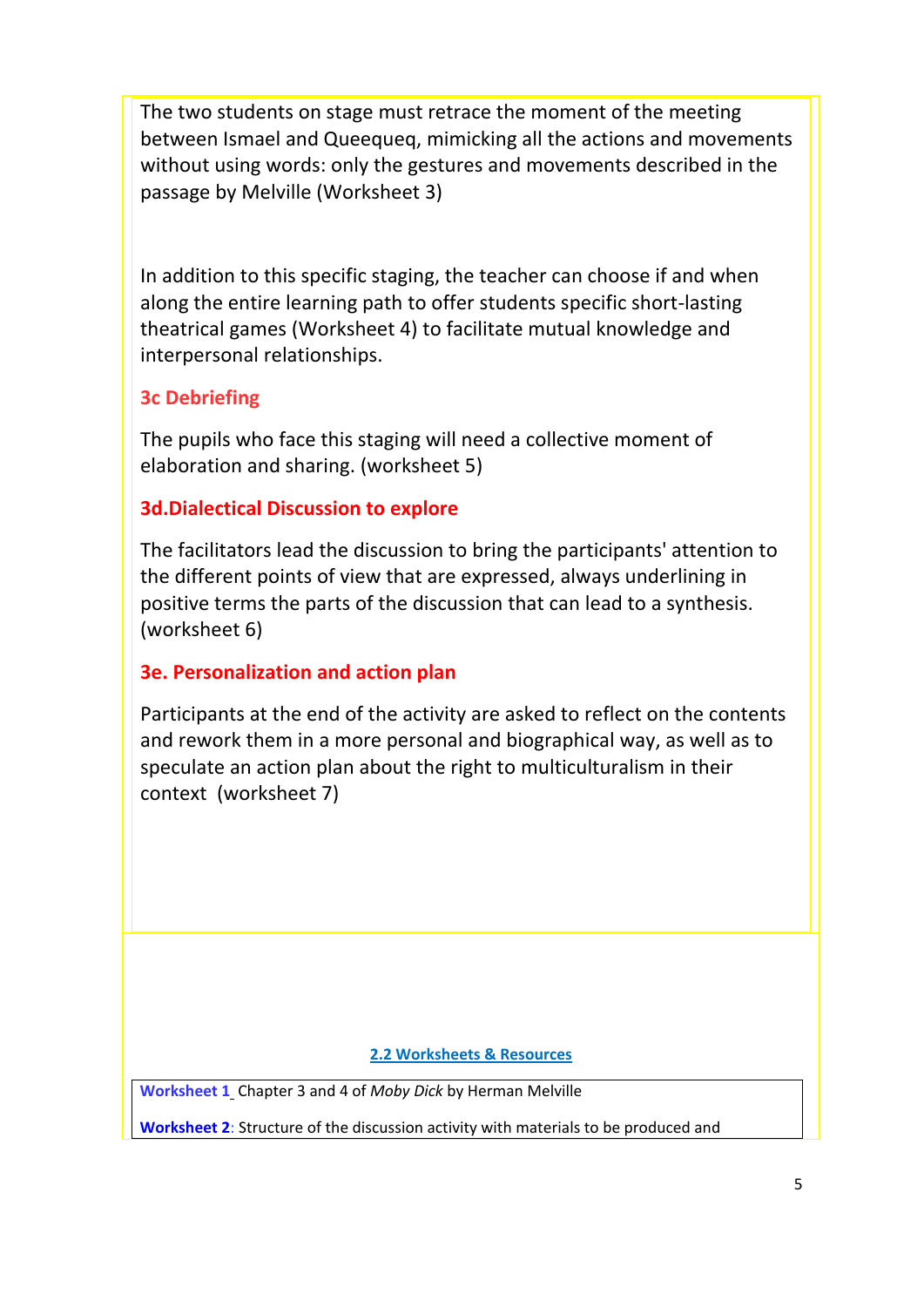#### questions.

**Worksheet 3:** Context, materials and setting indications on theatrical improvisation.

**Worksheet 4:** Theatrical games

**Worksheet 5:** debriefing questions

**Worksheet 6:** questions for the dialectical discussion

**Worksheet 7:** materials for personal processing

# **WORKSHEET 1**

Chapter 3 and 4 of *Moby Dick* by Herman Melville

### Chapter 3

Wall,' said the landlord, fetching a long breath, 'that's a purty long sarmon for a chap that rips a little now and then. But be easy, be easy, this here harpooneer I have been tellin' you of has just arrived from the south seas, where he bought up a lot of 'balmed New Zealand heads (great curios, you know), and he's sold all on 'em but one, and that one he's trying to sell to-night, cause to-morrow's Sunday, and it would not do to be sellin' human heads about the streets when folks is goin' to churches. He wanted to, last Sunday, but I stopped him just as he was goin' out of the door with four heads strung on a string, for all the airth like a string of inions.' This account cleared up the otherwise unaccountable mystery, and showed that the landlord, after all, had had no idea of fooling me—but at the same time what could I think of a harpooneer who stayed out of a Saturday night clean into the holy Sabbath, engaged in such a cannibal business as selling the heads of dead idolators? 'Depend upon it, landlord, that harpooneer is a dangerous man.' 'He pays reg'lar,' was the rejoinder. 'But come, it's getting dreadful late, you had better be turning flukes—it's a nice bed; Sal and me slept in that ere bed the night we were spliced. There's plenty of room for two to kick about in that bed; it's an almighty big bed that. Why, afore we give Free eBooks at Planet eBook.com 47 it up, Sal used to put our Sam and little Johnny in the foot of it. But I got a dreaming and sprawling about one night, and somehow, Sam got pitched on the floor, and came near breaking his arm. Arter that, Sal said it wouldn't do. Come along here, I'll give ye a glim in a jiffy;' and so saying he lighted a candle and held it towards me, offering to lead the way. But I stood irresolute; when looking at a clock in the corner, he exclaimed 'I vum it's Sunday—you won't see that harpooneer to-night; he's come to anchor somewhere— come along then; DO come; WON'T ye come?' I considered the matter a moment, and then up stairs we went, and I was ushered into a small room, cold as a clam, and furnished, sure enough, with a prodigious bed, almost big enough indeed for any four harpooneers to sleep abreast. 'There,' said the landlord, placing the candle on a crazy old sea chest that did double duty as a washstand and centre table; 'there, make yourself comfortable now, and good night to ye.' I turned round from eyeing the bed, but he had disappeared. Folding back the counterpane, I stooped over the bed. Though none of the most elegant, it yet stood the scrutiny tolerably well. I then glanced round the room; and besides the bedstead and centre table, could see no other furniture belonging to the place, but a rude shelf,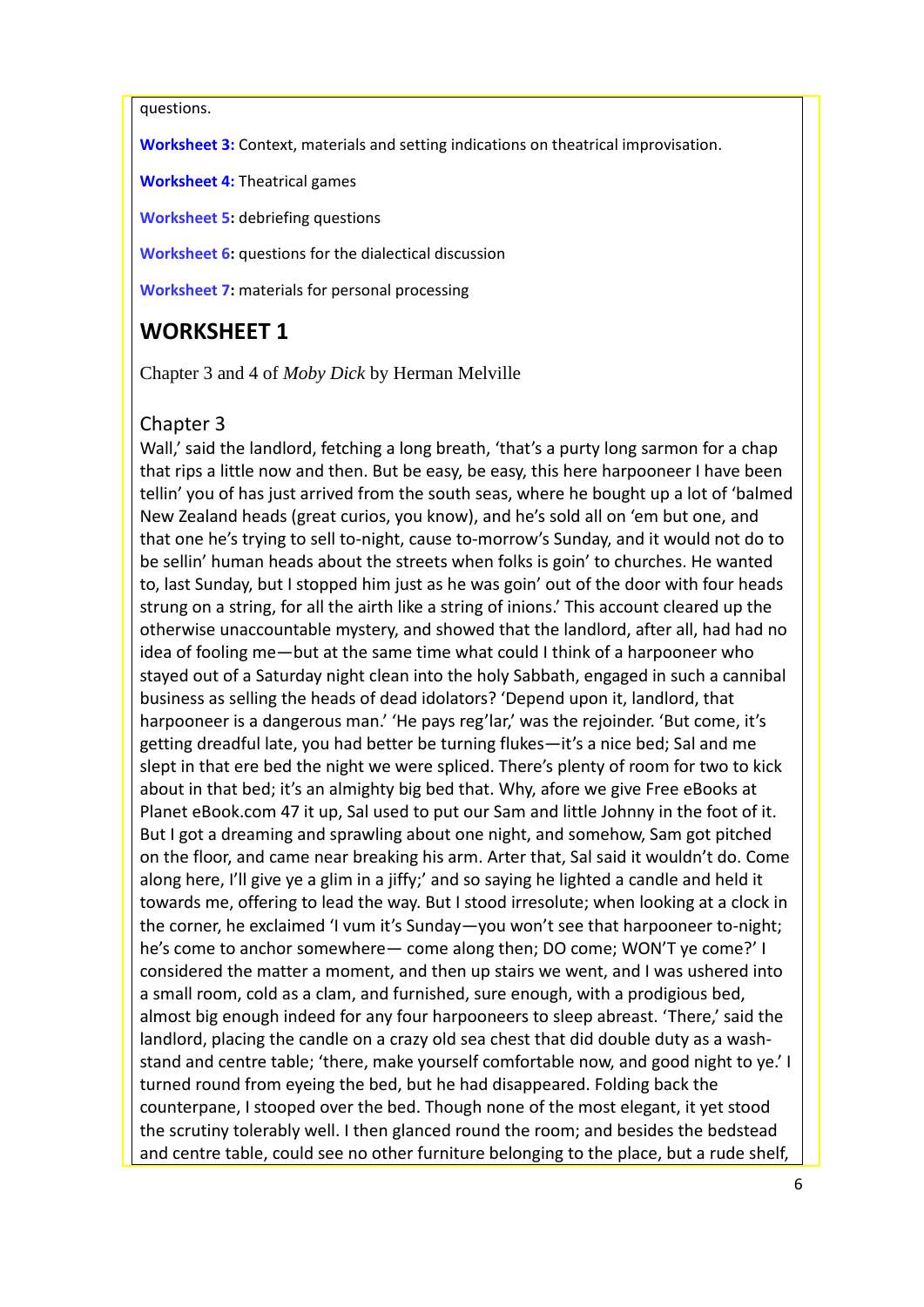the four walls, and a papered fireboard representing a man striking a whale. Of things not properly belonging to the room, there was a hammock lashed up, and thrown upon the floor in one corner; also a large seaman's bag, containing the harpooneer's wardrobe, no doubt in lieu of a land trunk. Likewise, there was a parcel of outlandish bone fish hooks on the shelf over the fire-place, and a tall harpoon standing at the head of the bed. But what is this on the chest? I took it up, and held it close to the light, and felt it, and smelt it, and tried every way possible to arrive at some satisfactory conclusion concerning it. I can compare it to nothing but a large door mat, ornamented at the edges with little tinkling tags something like the stained porcupine quills round an Indian moccasin. There was a hole or slit in the middle of this mat, as you see the same in South American ponchos. But could it be possible that any sober harpooneer would get into a door mat, and parade the streets of any Christian town in that sort of guise? I put it on, to try it, and it weighed me down like a hamper, being uncommonly shaggy and thick, and I thought a little damp, as though this mysterious harpooneer had been wearing it of a rainy day. I went up in it to a bit of glass stuck against the wall, and I never saw such a sight in my life. I tore myself out of it in such a hurry that I gave myself a kink in the neck. I sat down on the side of the bed, and commenced thinking about this head-peddling harpooneer, and his door mat. After thinking some time on the bed-side, I got up and took off my monkey jacket, and then stood in the middle of the room thinking. I then took off my coat, and thought a little more in my shirt sleeves. But beginning to feel very cold now, half undressed as I was, and remembering what the landlord said about the harpooneer's not coming home all that night, it being so very late, I made no more ado, but jumped out of my pantaloons and boots, and then blowing out the light tumbled into bed, and commended myself to the care of heaven. Whether that mattress was stuffed with corn-cobs or broken crockery, there is no telling, but I rolled about a good deal, and could not sleep for a long time. At last I slid off into a light doze, and had pretty nearly made a good offing towards the land of Nod, when I heard a heavy footfall in the passage, and saw a glimmer of light come into the room from under the door. Lord save me, thinks I, that must be the harpooneer, the infernal head-peddler. But I lay perfectly still, and resolved not to say a word till spoken to. Holding a light in one hand, and that identical New Zealand head in the other, the stranger entered the room, and without looking towards the bed, placed his candle a good way off from me on the floor in one corner, and then began working away at the knotted cords of the large bag I before spoke of as being in the room. I was all eagerness to see his face, but he kept it averted for some time while employed in unlacing the bag's mouth. This accomplished, however, he turned round—when, good heavens! what a sight! Such a face! It was of a dark, purplish, yellow colour, here and there stuck over with large blackish looking squares. Yes, it's just as I thought, he's a terrible bedfellow; he's been in a fight, got dreadfully cut, and here he is, just from the surgeon. But at that moment he chanced to turn his face so towards the light, that I plainly saw they could not be sticking-plasters at all, those black squares on his cheeks. They were stains of some sort or other. At first I knew not what to make of this; but soon an inkling of the truth occurred to me. I remembered a story of a white man—a whaleman too—who, falling among the cannibals, had been tattooed by them. I concluded that this harpooneer, in the course of his distant voyages, must have met with a similar adventure. And what is it, thought I, after all! It's only his outside; a man can be honest in any sort of skin. But then, what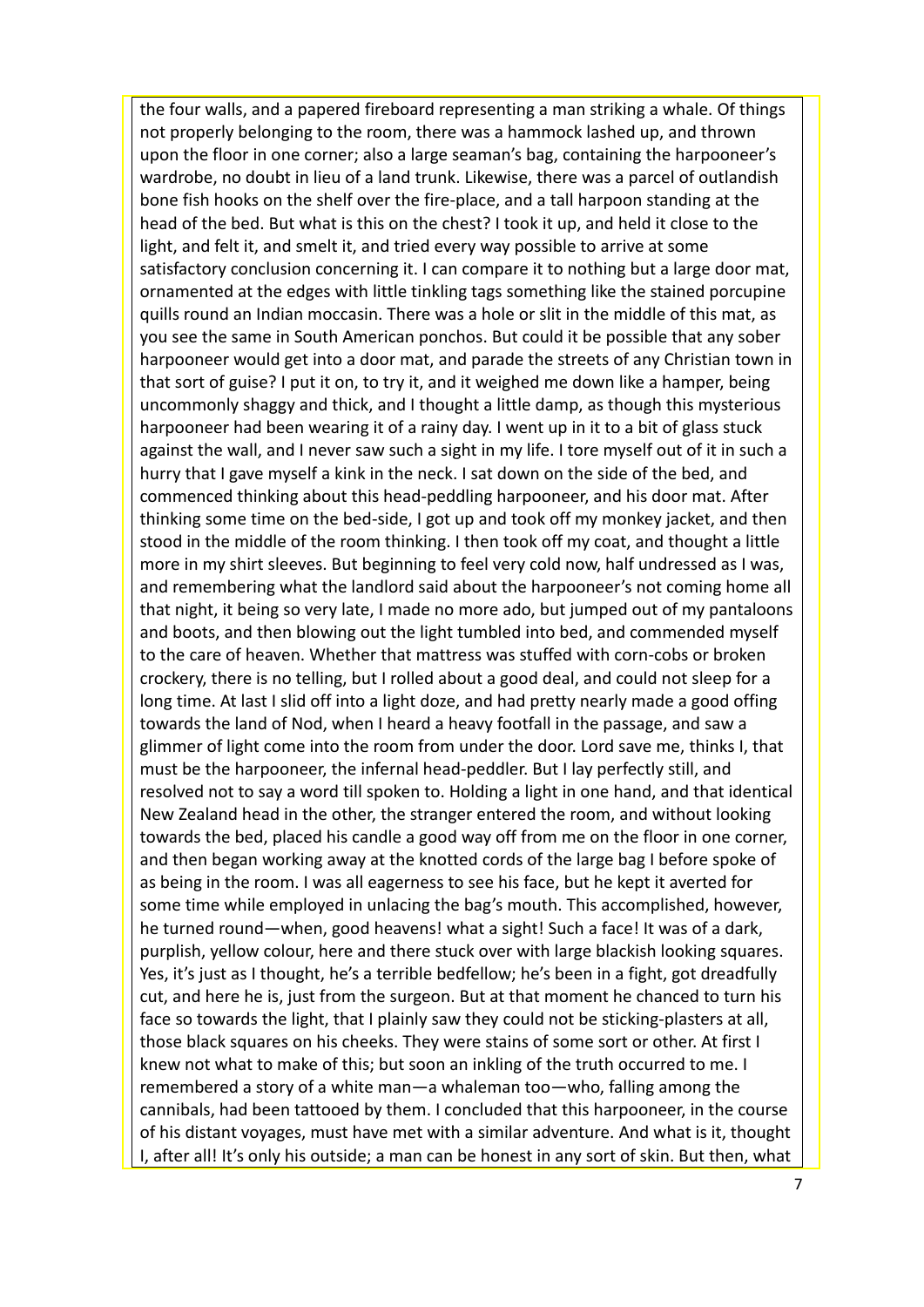to make of his unearthly complexion, that part of it, I mean, lying round about, and completely independent of the squares of tattooing. To be sure, it might be nothing but a good coat of tropical tanning; but I never heard of a hot sun's tanning a white man into a purplish yellow one. However, I had never been in the South Seas; and perhaps the sun there produced these extraordinary effects upon the skin. Now, while all these ideas were passing through me like lightning, this harpooneer never noticed me at all. But, after some difficulty having opened his bag, he commenced fumbling in it, and presently pulled out a sort of tomahawk, and a seal-skin wallet with the hair on. Placing these on the old chest in the middle of the room, he then took the New Zealand head—a ghastly thing enough—and crammed it down into the bag. He now took off his hat—a new beaver hat—when I came nigh singing out with fresh surprise. There was no hair on his head—none to speak of at least—nothing but a small scalpknot twisted up on his forehead. His bald purplish head now looked for all the world like a mildewed skull. Had not the stranger stood between me and the door, I would have bolted out of it quicker Free eBooks at Planet eBook.com 51 than ever I bolted a dinner. Even as it was, I thought something of slipping out of the window, but it was the second floor back. I am no coward, but what to make of this head-peddling purple rascal altogether passed my comprehension. Ignorance is the parent of fear, and being completely nonplussed and confounded about the stranger, I confess I was now as much afraid of him as if it was the devil himself who had thus broken into my room at the dead of night. In fact, I was so afraid of him that I was not game enough just then to address him, and demand a satisfactory answer concerning what seemed inexplicable in him. Meanwhile, he continued the business of undressing, and at last showed his chest and arms. As I live, these covered parts of him were checkered with the same squares as his face; his back, too, was all over the same dark squares; he seemed to have been in a Thirty Years' War, and just escaped from it with a stickingplaster shirt. Still more, his very legs were marked, as if a parcel of dark green frogs were running up the trunks of young palms. It was now quite plain that he must be some abominable savage or other shipped aboard of a whaleman in the South Seas, and so landed in this Christian country. I quaked to think of it. A peddler of heads too—perhaps the heads of his own brothers. He might take a fancy to mine—heavens! look at that tomahawk! But there was no time for shuddering, for now the savage went about something that completely fascinated my attention, and convinced me that he must indeed be a hea then. Going to his heavy grego, or wrapall, or dreadnaught, which he had previously hung on a chair, he fumbled in the pockets, and produced at length a curious little deformed image with a hunch on its back, and exactly the colour of a three days' old Congo baby. Remembering the embalmed head, at first I almost thought that this black manikin was a real baby preserved in some similar manner. But seeing that it was not at all limber, and that it glistened a good deal like polished ebony, I concluded that it must be nothing but a wooden idol, which indeed it proved to be. For now the savage goes up to the empty fire-place, and removing the papered fire-board, sets up this little hunch-backed image, like a tenpin, between the andirons. The chimney jambs and all the bricks inside were very sooty, so that I thought this fire-place made a very appropriate little shrine or chapel for his Congo idol. I now screwed my eyes hard towards the half hidden image, feeling but ill at ease meantime—to see what was next to follow. First he takes about a double handful of shavings out of his grego pocket, and places them carefully before the idol;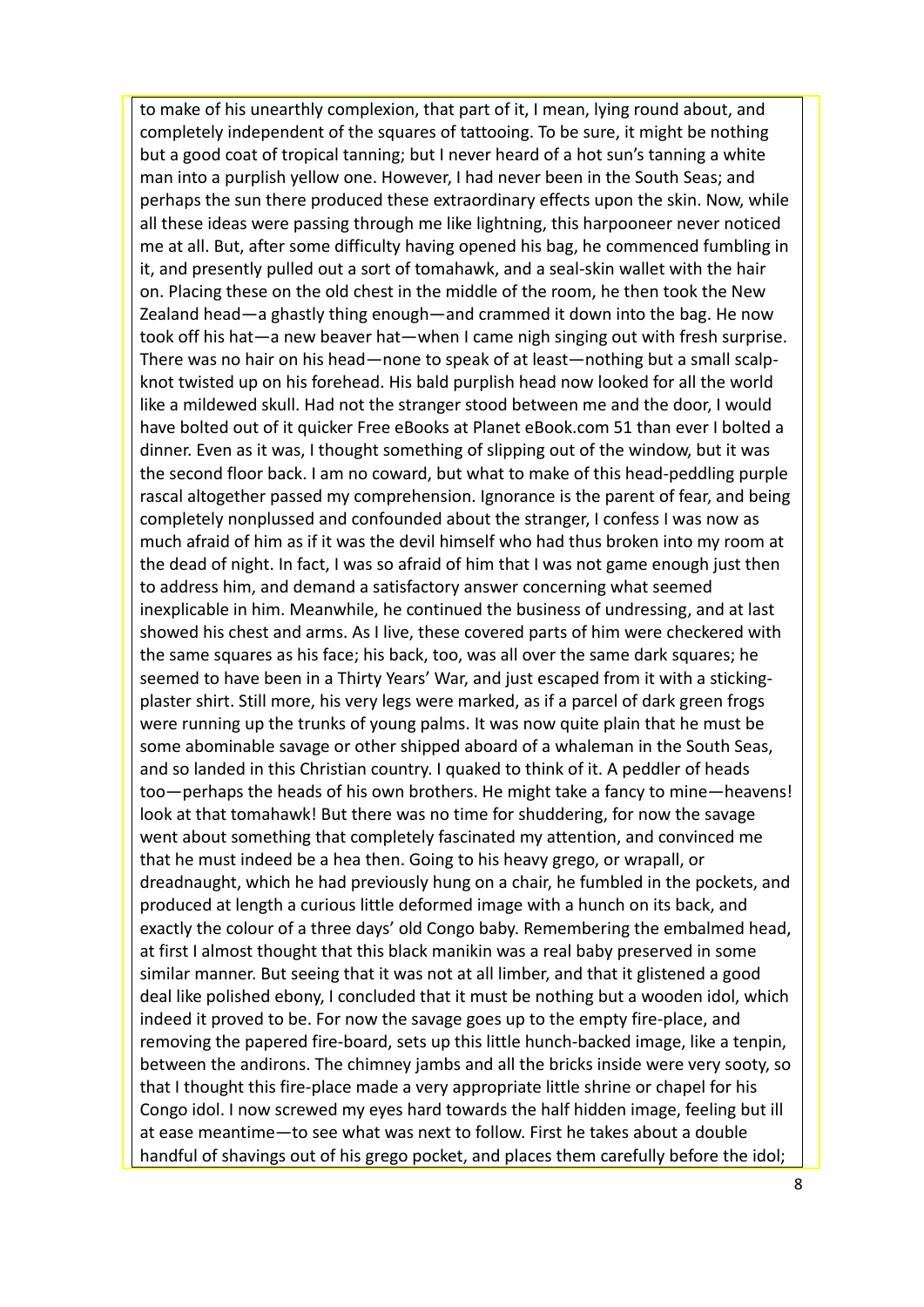then laying a bit of ship biscuit on top and applying the flame from the lamp, he kindled the shavings into a sacrificial blaze. Presently, after many hasty snatches into the fire, and still hastier withdrawals of his fingers (whereby he seemed to be scorching them badly), he at last succeeded in drawing out the biscuit; then blowing off the heat and ashes a little, he made a polite offer of it to the little negro. But the little devil did not seem to fancy such dry sort of fare at all; he never moved his lips. All these strange antics Free eBooks at Planet eBook.com 53 were accompanied by still stranger guttural noises from the devotee, who seemed to be praying in a sing-song or else singing some pagan psalmody or other, during which his face twitched about in the most unnatural manner. At last extinguishing the fire, he took the idol up very unceremoniously, and bagged it again in his grego pocket as carelessly as if he were a sportsman bagging a dead woodcock. All these queer proceedings increased my uncomfortableness, and seeing him now exhibiting strong symptoms of concluding his business operations, and jumping into bed with me, I thought it was high time, now or never, before the light was put out, to break the spell in which I had so long been bound. But the interval I spent in deliberating what to say, was a fatal one. Taking up his tomahawk from the table, he examined the head of it for an instant, and then holding it to the light, with his mouth at the handle, he puffed out great clouds of tobacco smoke. The next moment the light was extinguished, and this wild cannibal, tomahawk between his teeth, sprang into bed with me. I sang out, I could not help it now; and giving a sudden grunt of astonishment he began feeling me. Stammering out something, I knew not what, I rolled away from him against the wall, and then conjured him, whoever or whatever he might be, to keep quiet, and let me get up and light the lamp again. But his guttural responses satisfied me at once that he but ill comprehended my meaning. 'Who-e debel you?'—he at last said—'you no speak-e, dam-me, I kill-e.' And so saying the lighted tomahawk began flourishing about me in the dark. 'Landlord, for God's sake, Peter Coffin!' shouted I. 'Landlord! Watch! Coffin! Angels! save me!' 'Speak-e! tell-ee me who-ee be, or dam-me, I kill-e!' again growled the cannibal, while his horrid flourishings of the tomahawk scattered the hot tobacco ashes about me till I thought my linen would get on fire. But thank heaven, at that moment the landlord came into the room light in hand, and leaping from the bed I ran up to him. 'Don't be afraid now,' said he, grinning again, 'Queequeg here wouldn't harm a hair of your head.' 'Stop your grinning,' shouted I, 'and why didn't you tell me that that infernal harpooneer was a cannibal?' 'I thought ye know'd it;—didn't I tell ye, he was a peddlin' heads around town?—but turn flukes again and go to sleep. Queequeg, look here—you sabbee me, I sabbee—you this man sleepe you—you sabbee?' 'Me sabbee plenty'—grunted Queequeg, puffing away at his pipe and sitting up in bed. 'You gettee in,' he added, motioning to me with his tomahawk, and throwing the clothes to one side. He really did this in not only a civil but a really kind and charitable way. I stood looking at him a moment. For all his tattooings he was on the whole a clean, comely looking cannibal. What's all this fuss I have been making about, thought I to myself— the man's a human being just as I am: he has just as much reason to fear me, as I have to be afraid of him. Better sleep with a sober cannibal than a drunken Christian. Free eBooks at Planet eBook.com 55 'Landlord,' said I, 'tell him to stash his tomahawk there, or pipe, or whatever you call it; tell him to stop smoking, in short, and I will turn in with him. But I don't fancy having a man smoking in bed with me. It's dangerous. Besides, I ain't insured.' This being told to Queequeg,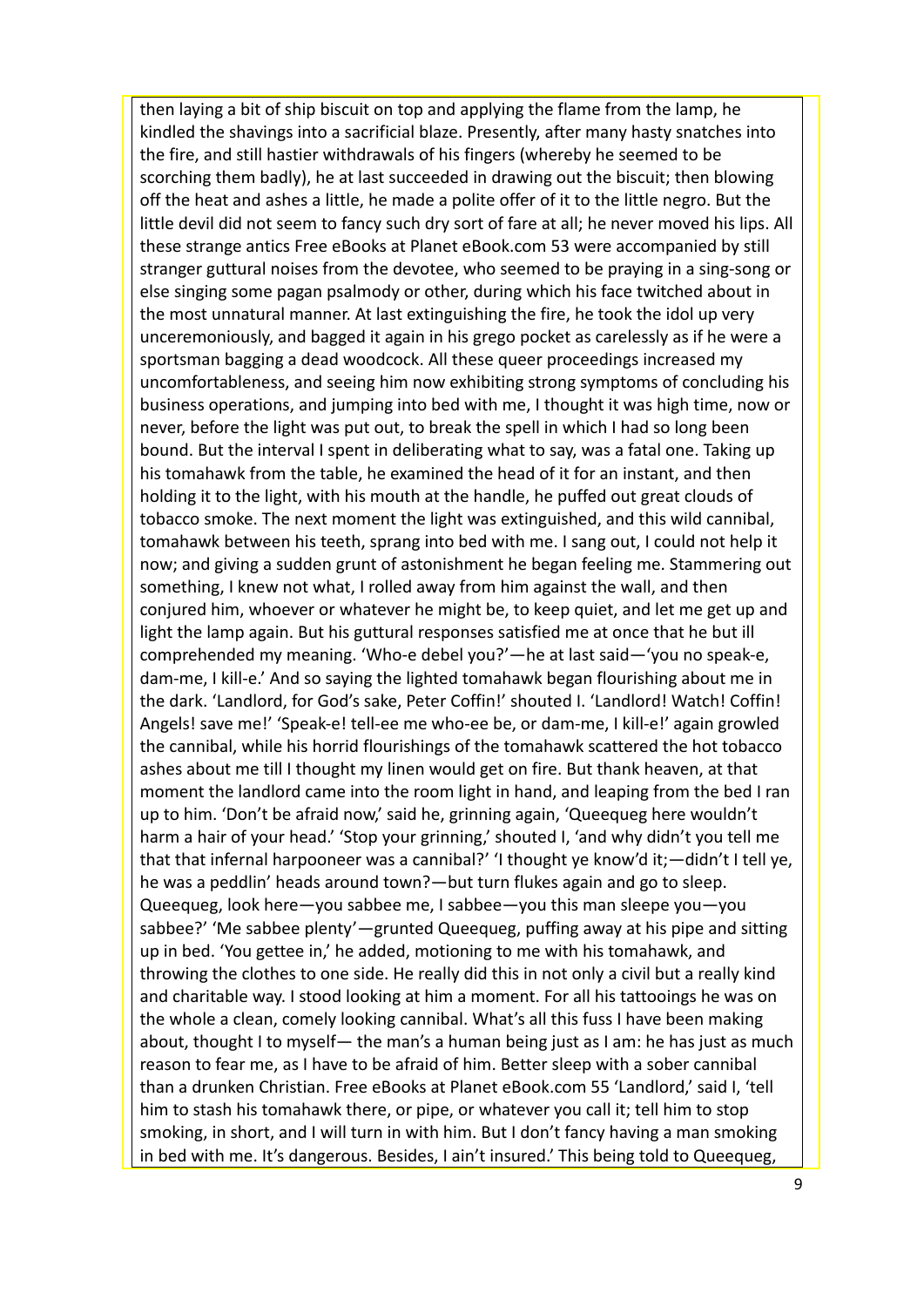he at once complied, and again politely motioned me to get into bed—rolling over to one side as much as to say—I won't touch a leg of ye.' 'Good night, landlord,' said I, 'you may go.' I turned in, and never slept better in my life.

#### Chapter 4

Upon waking next morning about daylight, I found Queequeg's arm thrown over me in the most loving and affectionate manner. You had almost thought I had been his wife. The counterpane was of patchwork, full of odd little parti-coloured squares and triangles; and this arm of his tattooed all over with an interminable Cretan labyrinth of a figure, no two parts of which were of one precise shade—owing I suppose to his keeping his arm at sea unmethodically in sun and shade, his shirt sleeves irregularly rolled up at various times—this same arm of his, I say, looked for all the world like a strip of that same patchwork quilt. Indeed, partly lying on it as the arm did when I first awoke, I could hardly tell it from the quilt, they so blended their hues together; and it was only by the sense of weight and pressure that I could tell that Queequeg was hugging me. My sensations were strange. Let me try to explain them. When I was a child, I well remember a somewhat similar circumstance that befell me; whether it was a reality or a dream, I never could entirely settle. The circumstance was this. I had been cutting up some caper or other—I think it was trying to crawl up the chimney, as I had seen a lit- Free eBooks at Planet eBook.com 57 tle sweep do a few days previous; and my stepmother who, somehow or other, was all the time whipping me, or sending me to bed supperless,—my mother dragged me by the legs out of the chimney and packed me off to bed, though it was only two o'clock in the afternoon of the 21st June, the longest day in the year in our hemisphere. I felt dreadfully. But there was no help for it, so up stairs I went to my little room in the third floor, undressed myself as slowly as possible so as to kill time, and with a bitter sigh got between the sheets. I lay there dismally calculating that sixteen entire hours must elapse before I could hope for a resurrection. Sixteen hours in bed! the small of my back ached to think of it. And it was so light too; the sun shining in at the window, and a great rattling of coaches in the streets, and the sound of gay voices all over the house. I felt worse and worse—at last I got up, dressed, and softly going down in my stockinged feet, sought out my stepmother, and suddenly threw myself at her feet, beseeching her as a particular favour to give me a good slippering for my misbehaviour; anything indeed but condemning me to lie abed such an unendurable length of time. But she was the best and most conscientious of stepmothers, and back I had to go to my room. For several hours I lay there broad awake, feeling a great deal worse than I have ever done since, even from the greatest subsequent misfortunes. At last I must have fallen into a troubled nightmare of a doze; and slowly waking from it— half steeped in dreams—I opened my eyes, and the before sun-lit room was now wrapped in outer darkness. Instantly I felt a shock running through all my frame; nothing was to be seen, and nothing was to be heard; but a supernatural hand seemed placed in mine. My arm hung over the counterpane, and the nameless, unimaginable, silent form or phantom, to which the hand belonged, seemed closely seated by my bed-side. For what seemed ages piled on ages, I lay there, frozen with the most awful fears, not daring to drag away my hand; yet ever thinking that if I could but stir it one single inch, the horrid spell would be broken. I knew not how this consciousness at last glided away from me;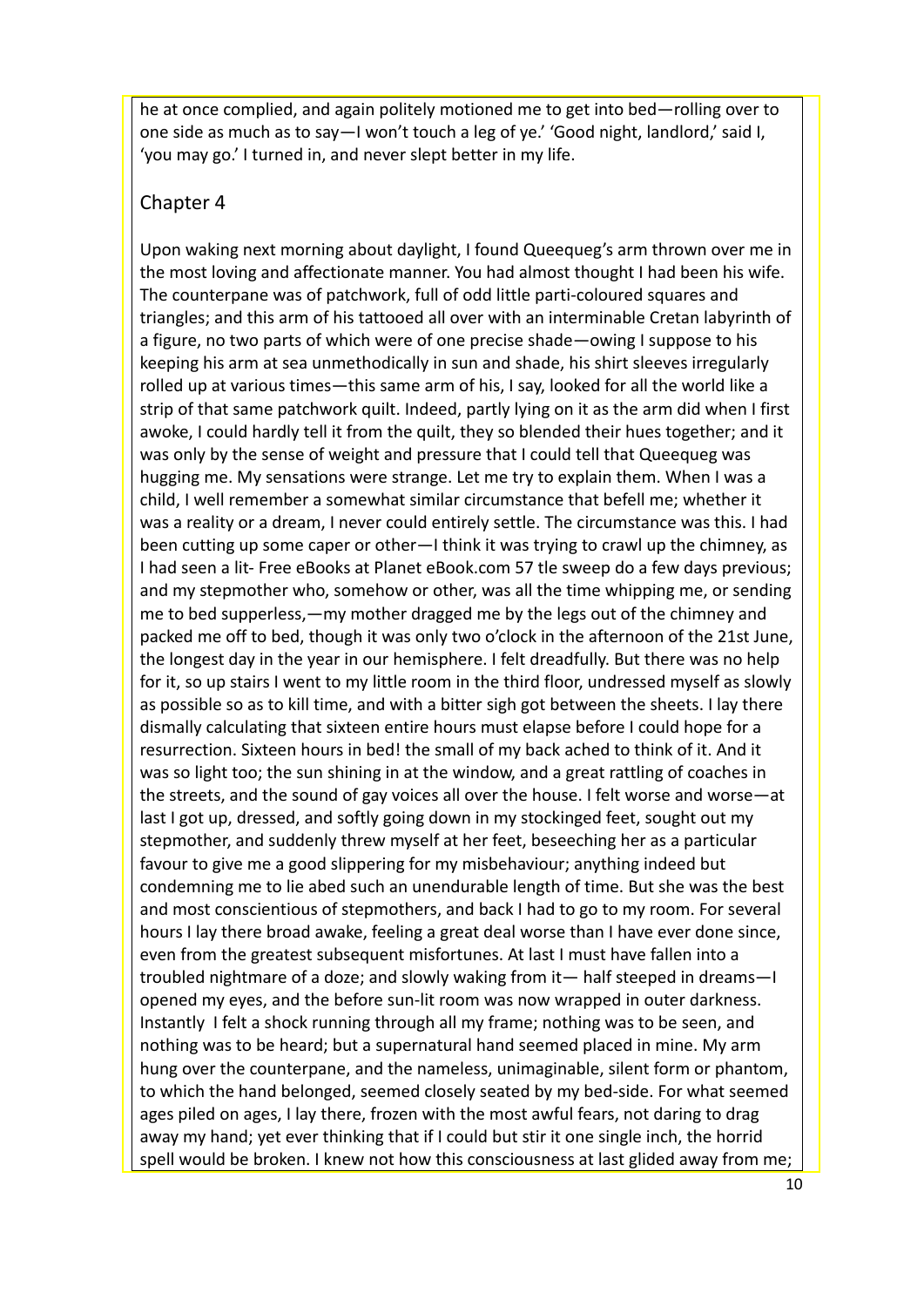but waking in the morning, I shudderingly remembered it all, and for days and weeks and months afterwards I lost myself in confounding attempts to explain the mystery. Nay, to this very hour, I often puzzle myself with it. Now, take away the awful fear, and my sensations at feeling the supernatural hand in mine were very similar, in their strangeness, to those which I experienced on waking up and seeing Queequeg's pagan arm thrown round me. But at length all the past night's events soberly recurred, one by one, in fixed reality, and then I lay only alive to the comical predicament. For though I tried to move his arm— unlock his bridegroom clasp—yet, sleeping as he was, he still hugged me tightly, as though naught but death should part us twain. I now strove to rouse him—'Queequeg!'—but his only answer was a snore. I then rolled over, my neck feeling as if it were in a horse-collar; and suddenly felt a slight scratch. Throwing aside the counterpane, there lay the tomahawk sleeping by the savage's side, as if it were a hatchet-faced baby. A pretty pickle, truly, thought I; abed Free eBooks at Planet eBook.com 59 here in a strange house in the broad day, with a cannibal and a tomahawk! 'Queequeg!—in the name of goodness, Queequeg, wake!' At length, by dint of much wriggling, and loud and incessant expostulations upon the unbecomingness of his hugging a fellow male in that matrimonial sort of style, I succeeded in extracting a grunt; and presently, he drew back his arm, shook himself all over like a Newfoundland dog just from the water, and sat up in bed, stiff as a pikestaff, looking at me, and rubbing his eyes as if he did not altogether remember how I came to be there, though a dim consciousness of knowing something about me seemed slowly dawning over him. Meanwhile, I lay quietly eyeing him, having no serious misgivings now, and bent upon narrowly observing so curious a creature. When, at last, his mind seemed made up touching the character of his bedfellow, and he became, as it were, reconciled to the fact; he jumped out upon the floor, and by certain signs and sounds gave me to understand that, if it pleased me, he would dress first and then leave me to dress afterwards, leaving the whole apartment to myself. Thinks I, Queequeg, under the circumstances, this is a very civilized overture; but, the truth is, these savages have an innate sense of delicacy, say what you will; it is marvellous how essentially polite they are. I pay this particular compliment to Queequeg, because he treated me with so much civility and consideration, while I was guilty of great rudeness; staring at him from the bed, and watching all his toilette motions; for the time my curiosity getting the better of my breeding. Nevertheless, a man like Queequeg you don't see every day, he and his ways were well worth unusual regarding. He commenced dressing at top by donning his beaver hat, a very tall one, by the by, and then—still minus his trowsers—he hunted up his boots. What under the heavens he did it for, I cannot tell, but his next movement was to crush himself—boots in hand, and hat on—under the bed; when, from sundry violent gaspings and strainings, I inferred he was hard at work booting himself; though by no law of propriety that I ever heard of, is any man required to be private when putting on his boots. But Queequeg, do you see, was a creature in the transition stage—neither caterpillar nor butterfly. He was just enough civilized to show off his outlandishness in the strangest possible manners. His education was not yet completed. He was an undergraduate. If he had not been a small degree civilized, he very probably would not have troubled himself with boots at all; but then, if he had not been still a savage, he never would have dreamt of getting under the bed to put them on. At last, he emerged with his hat very much dented and crushed down over his eyes, and began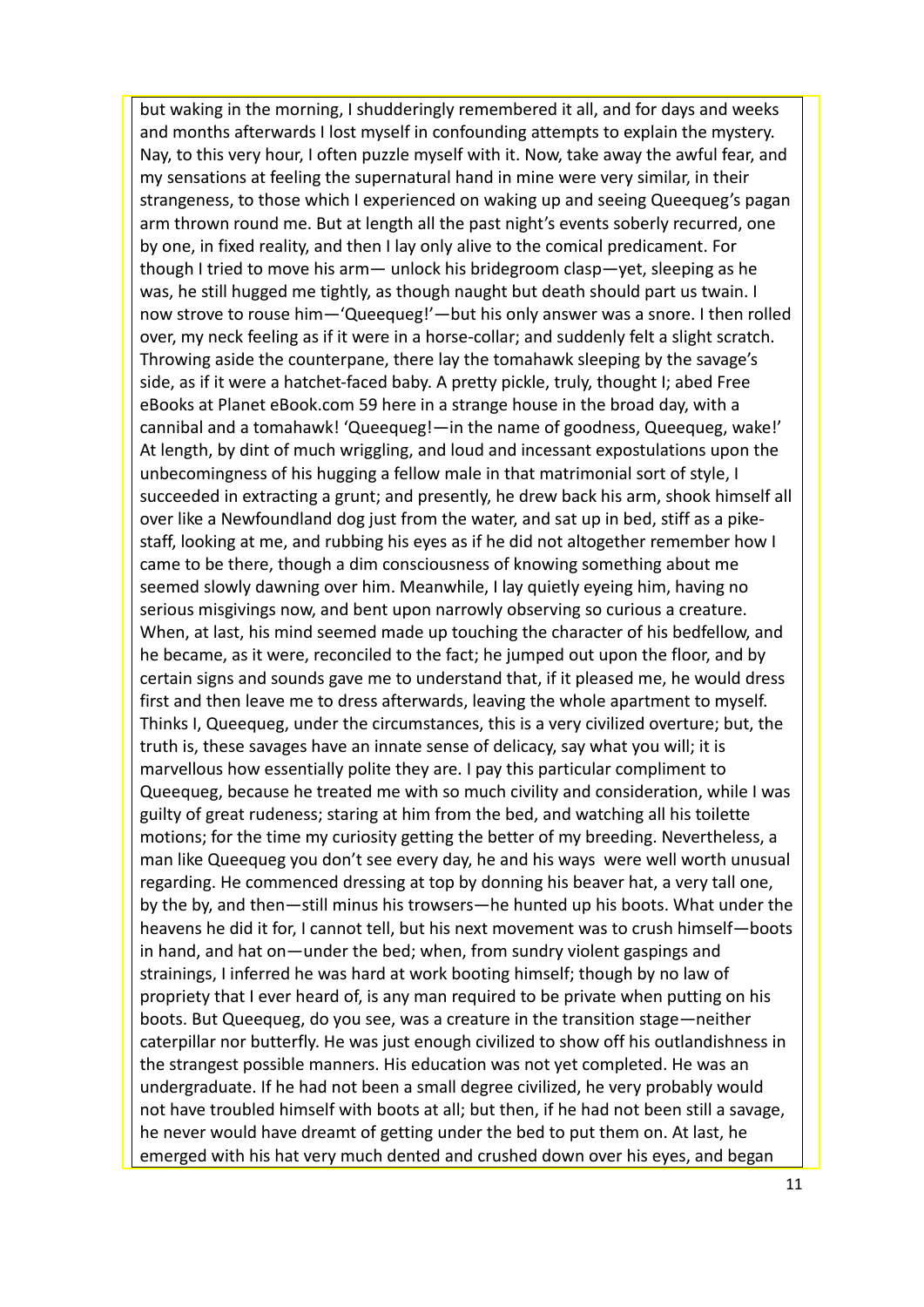creaking and limping about the room, as if, not being much accustomed to boots, his pair of damp, wrinkled cowhide ones—probably not made to order either—rather pinched and tormented him at the first go off of a bitter cold morning.

# **Worksheet 2**

Attention is drawn to the crude description of the meeting between Queequeq and Ismael:

• How would you define the language used by Ismael to describe the cannibal in the story?

• In your opinion, did the owner of the inn want to make Ismael afraid?

• That it is all this noise that I have done, I say to myself: he is a human being just like me, and he has as much reason to fear me as I do to fear him. What do you think of this sentence?

- Would you have stopped to sleep with a stranger?
- Look for an adjective for Queequeg's behaviors.
- Instinctively, for the reaction in the meeting, who do you identify with in the two?
- Do you think Queequeg's aesthetic habits isolate him in the sailor community?
- Would you define Ismael racist?
- Would you define the owner of the racist inn?

• Do you think Ismael and the owner of the inn would agree to be contaminated by customs brought by the cannibal even if they found them right?

*Suggestions for work settings*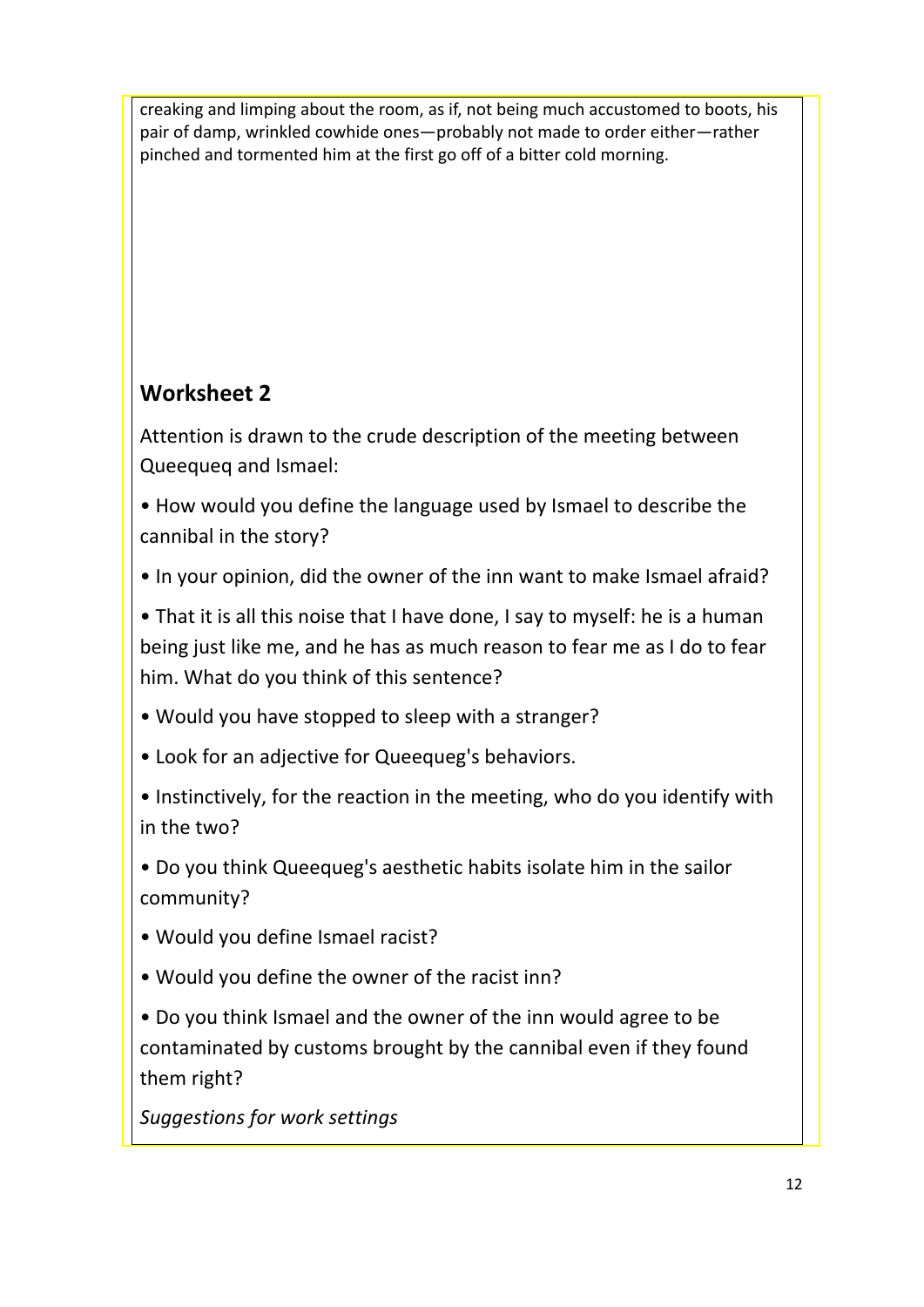• In this phase it is important to build a non-frontal setting. The optimum would be to place students in a circle, a spatiality that facilitates confrontation and discussion, and places boys and girls in a freer dimension.

• To have an active participation it is essential to clarify that this activity does not fall within the usual evaluation process taking place at school.

• If the activity takes place with the co-presence of both teachers and assistant, it is desirable that one of the two leads the activity and the other chooses whether to observe or actively participate. Of course, this decision must be taken in advance, in the planning phase.

• It is very important, in conducting the activity, to leave as much space as possible to the responses and interventions of boys and girls, accepting any observation without any form of judgment.

# **Small group discussion**

Pupils must imagine a world where only Queequeg and Ismael exist. The aim is to describe a society made up of the rules / laws / customs of both. Describe the culture, laws, customs of a world made only by the two of them.

# **Plenary sharing of group work**

Collective sharing of the description of the fantastic societies born from the meeting between Queequeg and Ismael.

# **Worksheet 3**

The space must be well delineated with a clear division between the place dedicated to the scenic action and the place that will be destined to the public (just simply a line drawn on the ground with chalk).

# **Worksheet 4**

Along the learning path, facilitators, at their discretion, can propose one or more of the following theatrical games:

1. Introductory game of knowledge among the participants

Circle of chairs with participants seated. Just an empty chair. Whoever has the free chair on their right starts the game: moving on it will say "I'm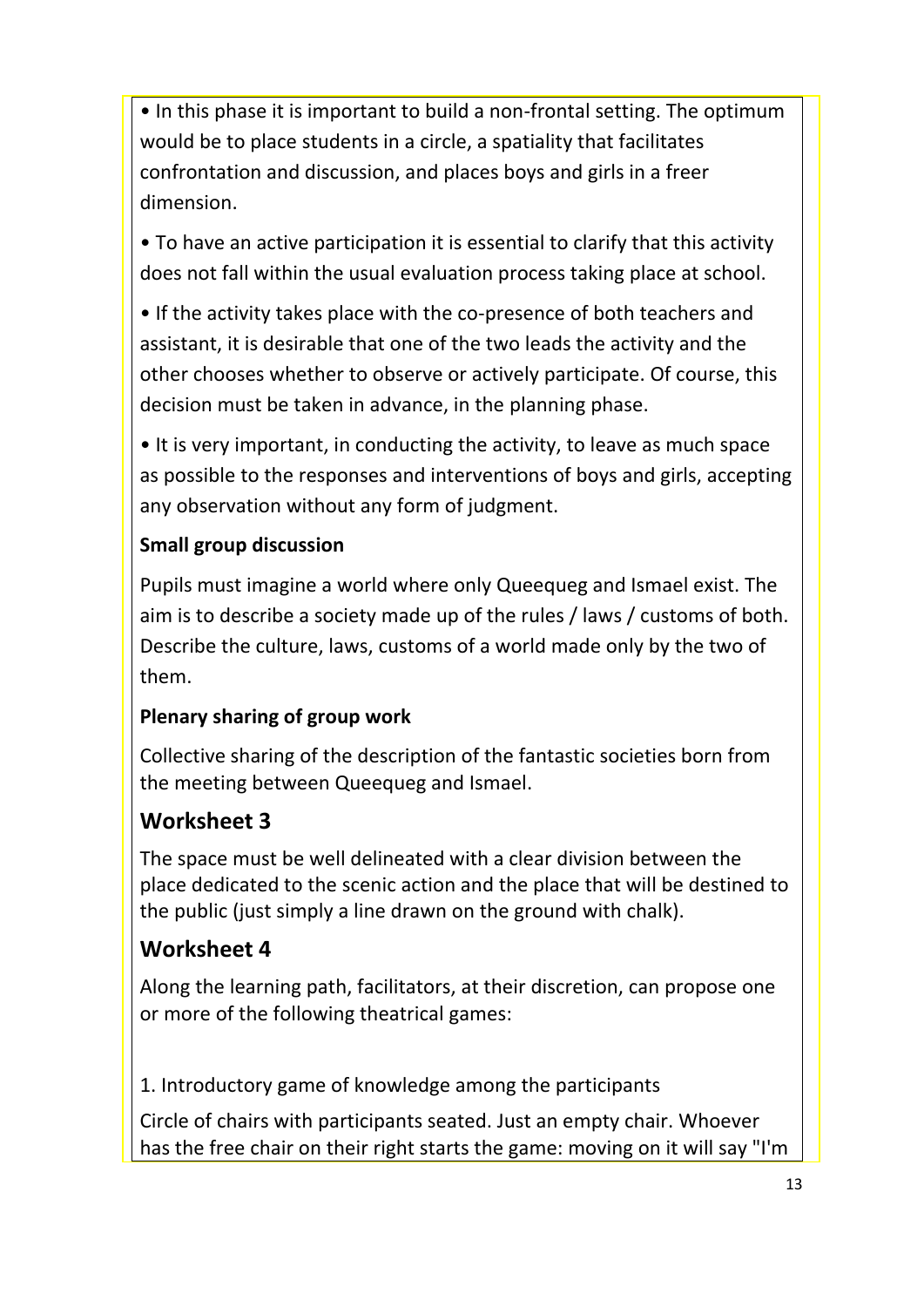sitting". The partner who is in the empty chair on the right again will move saying "on the grass", the next one will say "With my friend" and the last one, moving, will have to say the name of one of the participants who are in the circle who will rush to the empty chair. Now a new participant will have the empty chair on the right and will restart the game with a fast pace.

# 2. Game of knowledge and improvisation

In circle. The first participant takes a static position at will. The classmate on his right asks, "what are you doing?". The first responds, in total freedom, to an action without any connection with the position taken. Given the answer, the first melts from the position, while the second takes on the pose of the action indicated by the first. The next participant will formulate the same question and position himself according to the indications. And so on.

Variant: in addition to the question "what are you doing?" It is interesting to add "what are you feeling?", so that you can also take an emotional expression to the static action.

# 3. Improvisation game

Given a clear delimitation of the stage space, the game begins with a volunteer who enters the stage and takes a static pose by declaring out loud who or what he is and what he is doing. The other participants are added to the first one, who always insert themselves in the "picture" with a fixed pose by declaring who / what they are, what they are doing and in the second phase also what they are feeling. Obviously anyone who takes part will have to bond with what others are already doing. This exercise can be carried out freely or themed on various generic and specific topics.

The children will be asked to prepare a poster with the answers that most impressed them and that seem to them to be more correct. They will be asked to summarize the experience with a word. The words will be written on another billboard. It is important that the materials remain in the classroom. To reflect on the activity, the questions and the highlighted words will be followed.

# **Worksheet 5**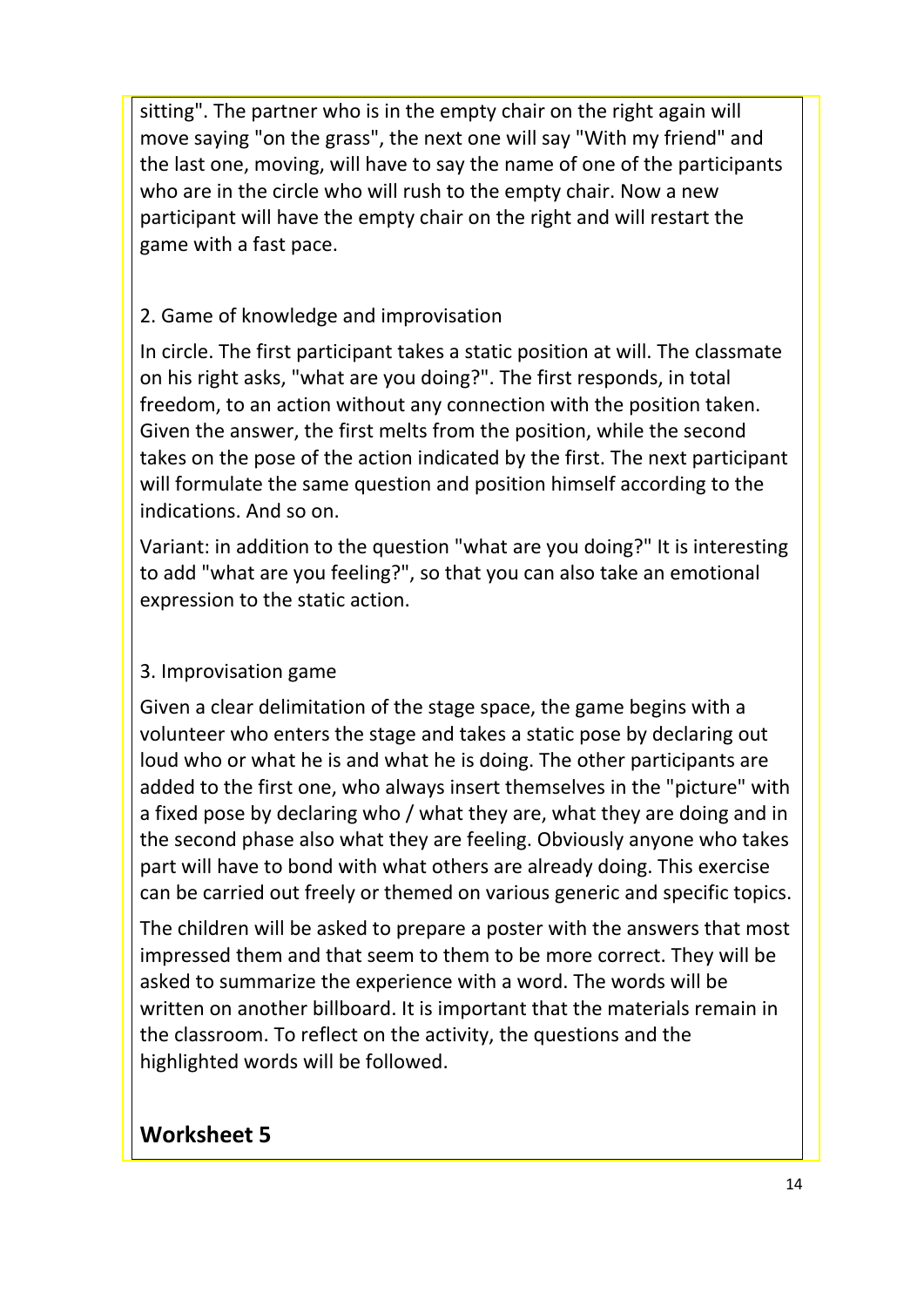What does it mean to meet?

Was it easy on stage, looking at each other, getting closer, meeting as strangers? If yes why, if not why.

Who did you prefer to play Queequeg or Ismael? Why?

To interpret the characters did you use stereotypes, which are physical posture, expression, interpretation?

# **Worksheet 6**

We suggest some questions:

• Is meeting someone (not virtually) easy?

• What does the (non-virtual) encounter with another person generate on the level of feelings and emotions?

• What does stereotype mean?

• When you meet someone who has aesthetic characteristics (in clothing for example) attributable to a culture different from yours, do you feel comfortable?

• Do you feel free of prejudices (negative or positive) when you meet someone with a strong connotation of cultural belonging?

- Looking into the eyes what does this involve on a more emotional level?
- Did you feel free to use all the words to describe the other?
- Do you think that the encounter with the other is conditioned by stereotypes?

• Are there any similarities between the experience and the reality of when you met someone you didn't know?

# **Worksheet 7**

At the end of the activity the participants will be asked to tell a meeting that was not in harmony that led to a positive bond.